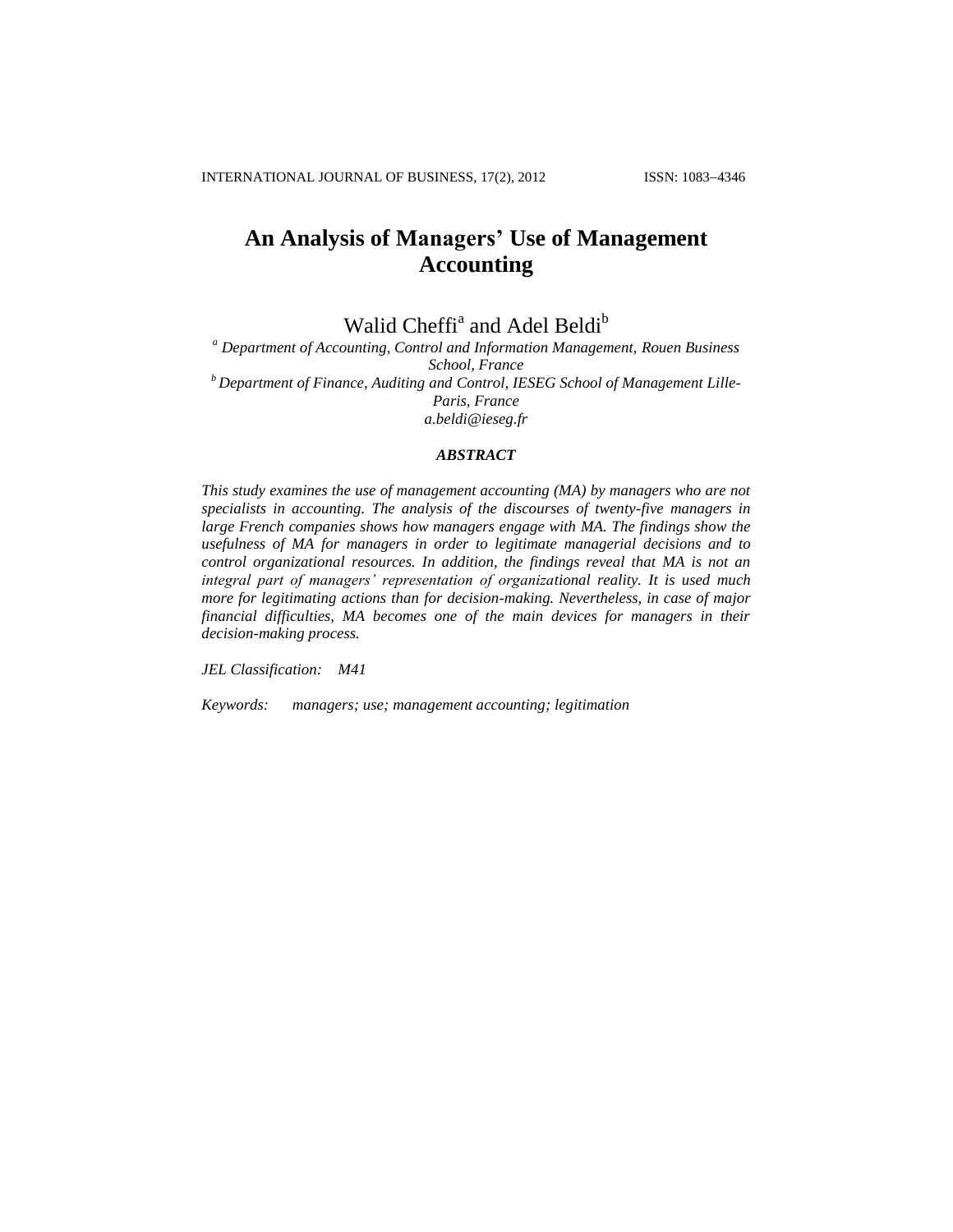## **I. INTRODUCTION**

The manager<sup>1</sup> is supposed to undertake diverse organizational roles: informational, decisional, and relational. The success of the manager in playing these roles is vital for any organization (Mintzberg, 1989). To do so, this actor uses several tools, among them management accounting. A manager, according to Anthony (1988), is someone who must achieve results that are in general expressed by objectives in the form of figures and dates. Hence management accounting has to produce information that must be diversified and global in order to be used by different managers. The majority of researchers agree on three functions of management accounting: (1) providing information on results and past performance, (2) facilitating decision-making, and (3) orienting the behavior of others in the expected direction (Burchell et al., 1980; Anthony, 1988; Mellemvik et al., 1988; Macintosh and Scapens, 1990; Sprinkle, 2003; ven Veen-Dirks, 2010). Nevertheless these roles are more assumed than demonstrated at the level of the individual manager (Hall, 2010). Certain authors severely criticize the inability of management accounting to aid managers in their decision-making (Sillince and Sykes, 1995). So far, few studies have investigated accounting practice according to managers' own perceptions, or the importance of each role of accounting for these actors (Wiersma, 2009). Several theories and paradigms have been used to understand the roles of accounting within organizations (contingence theory, strategic management). This paper adheres to a less conventional perspective. It contributes to "alternative perspectives on accounting" (Baxter and Chua, 2003), by mobilizing Giddens' structuration theory (ST). We believe that the three dimensions suggested in Giddens' structuration theory (signification, domination and legitimation) help in understanding managers' use of management accounting information. This study aims to provide an analysis of managers' use of management accounting information in their daily business life. This paper, based on the analysis of the discourse of twenty-five managers in large French companies, provides evidence that management accounting is mainly used to legitimate decisions and to dominate others. Our results question the assumption in the literature that management accounting is used by managers to build representations of managerial situations and for decision-making.

Our paper is organized as follows. Section II presents briefly the theoretical framework. It shows how structuration theory provides the elements for the understanding of the management accounting use. Section III sets out the methodology deployed in this study. Section IV interprets the discourses of managers regarding the use of management accounting. The paper concludes with a discussion of the findings and a statement of the main contributions.

### **II. THEORETICAL FRAMEWORK**

#### **A. The Three Dimensions of Structuration Theory**

A detailed exposition of the concepts of structuration theory (ST) has been provided by several authors (Macintosh, 1994; Macintosh and Scapens, 1991). Our aim in this paper is to explain how the main concepts of ST will be relevant to understand the use by managers of management accounting.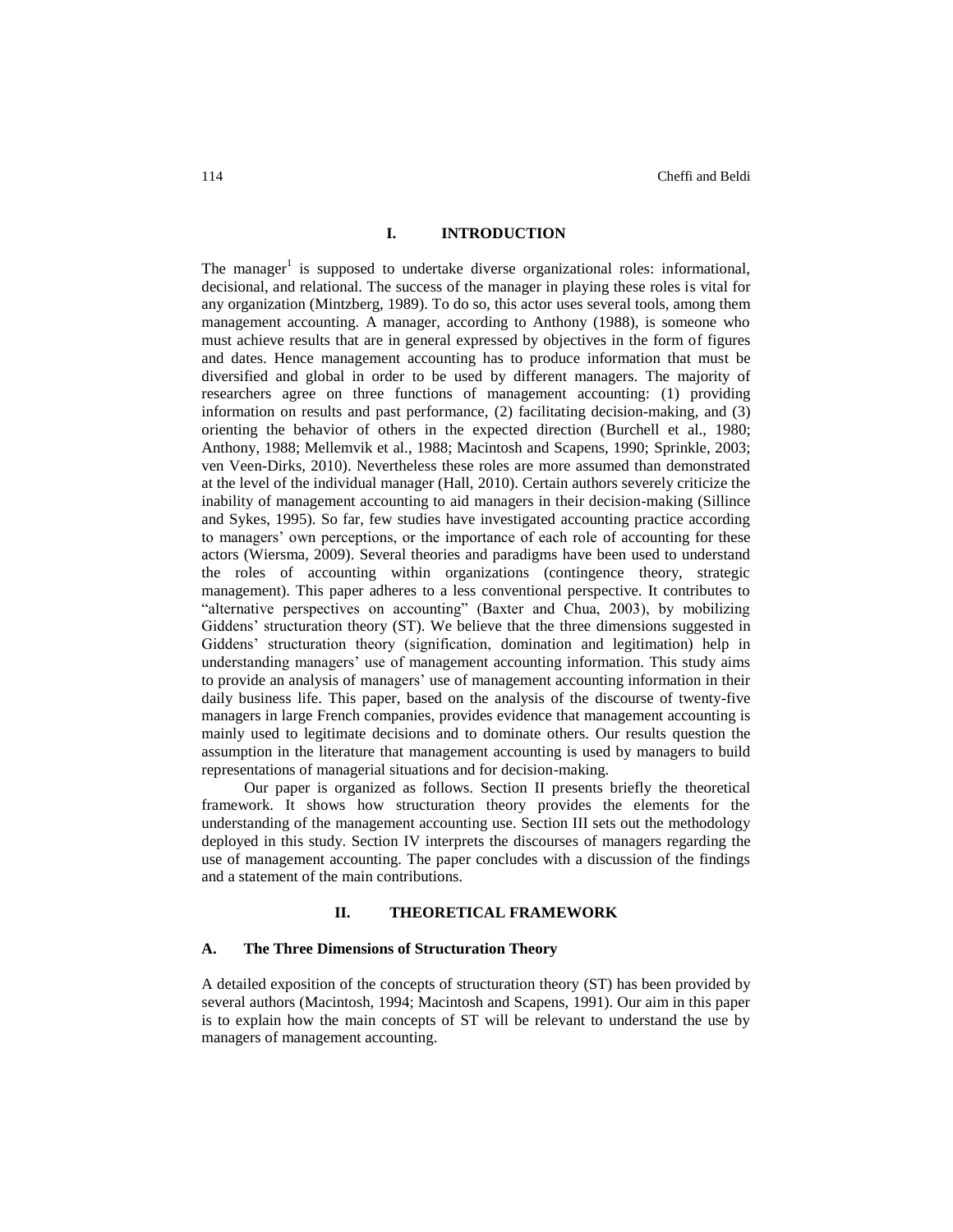According to Giddens, ST is concerned with the relationship between agents' actions and social structures in the production, reproduction and regulation of social order. Social structures are defined as rules including codes of signification or the constitution of meaning (signification structures), normative elements (legitimation structures) and command over authoritative and allocative resources, (Giddens, 1984), that enable the exercise of power (domination structures).

# **B. Signification**

Social systems have structures. Structures include codes of signification or the constitution of meaning. The construction of signification necessitates a system of interpretive schemes by which agents communicate with and understand each other. Interpretive schemes are the cognitive means by which each actor makes sense of what others say and do. The system of signification corresponds to the mutual knowledge shared by individuals and diffused via communication actions

### **C. Domination**

Giddens considers that agents have the ability at the level of interaction to exercise influence and draw on facilities or resources of power. He identifies two types of power resources: command over allocative resources and command over authoritative resources. The study of the forms of domination in the organizational context is part of the traditional field of research on control practices within organizations (Burchell et al., 1980). For instance, the determining of responsibility centers (authority resources), and their budgets (allocation resources) enters into this framework. Moreover, in the context of the delegation of responsibilities and the decentralizing of the decisionmaking process, the budget is still viewed by managers as a device for controlling delegation, of which they find themselves the guardians' *vis-à vis* top management (Abernethy and Brownell, 1999; Otley and Pollanen, 2000; Van Der Stede, 2001).

# **D. Legitimation**

Legitimation structures consist of the normative rules and moral obligations of a social system. They constitute the shared set of values and ideals about what is important and should happen in social settings (Macintosh, 1994). Accounting is in fact a device that actors interpret using diverse representations and frames of reference. Moreover, accounting cannot be disassociated from the representations of the different actors (Dent, 1991; Boland, 1993).

# **E. The Usefulness and Dissemination of Structuration Theory in Management Accounting Research**

For more than 20 years, Giddens' theory of structuration has been proposed as a useful means of conducting alternative management accounting research (see Baxter and Chua, 2003). ST *"*has created a small but distinctive contribution to alternative management accounting research*"* (Baxter and Chua, 2003, p.100), whilst Giddens' work has fostered some meta-theoretical debates in the Accounting, Organizations and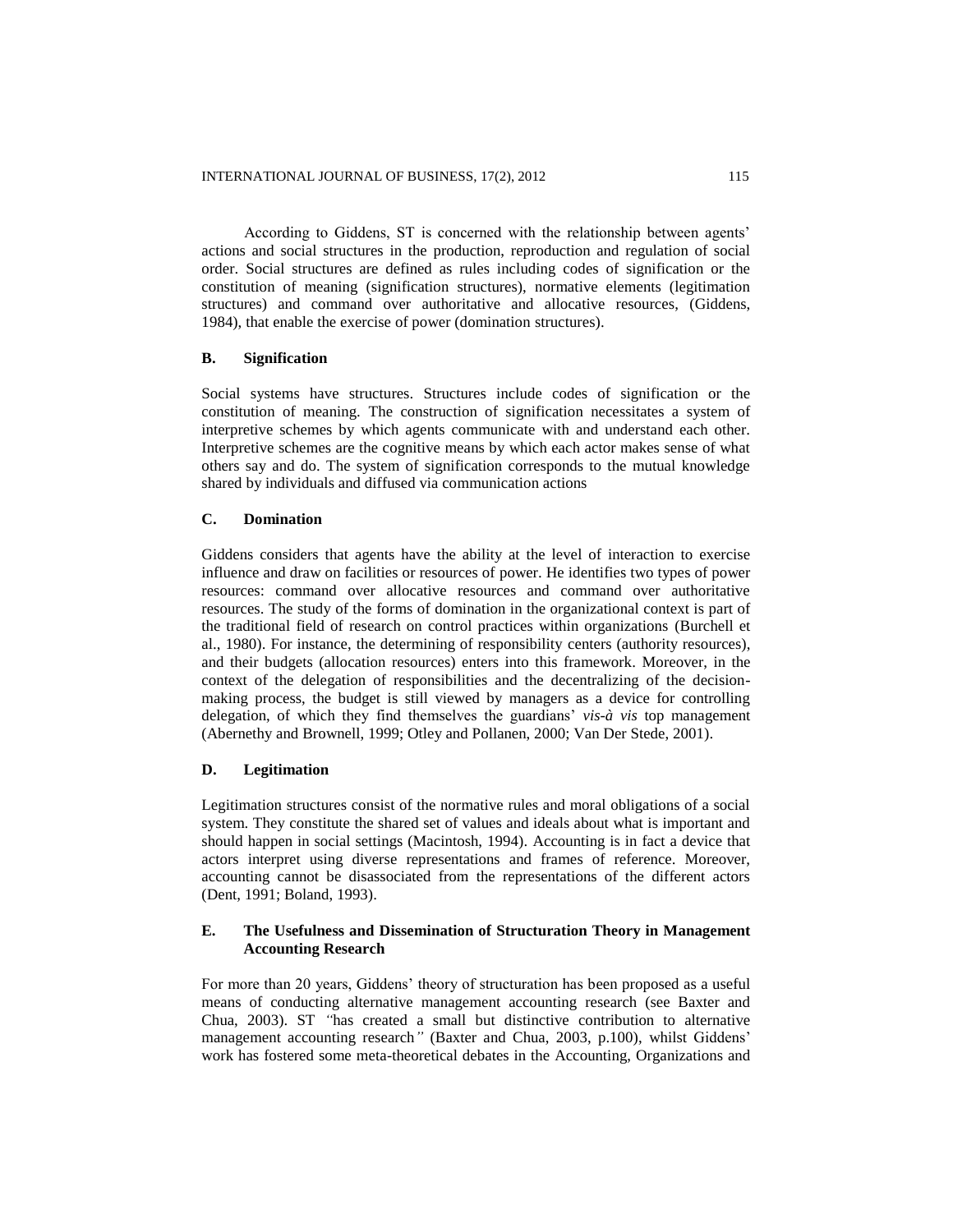Society (AOS) journal (Boland, 1996; Scapens and Macinstosh, 1996). Previous researches show that ST has not yet revealed all its usefulness for understanding and analyzing accounting roles within an organization (Macintosh and Scapens, 1996; Baxter and Chua, 2003; Englund and Gerdin, 2007; Coad and Herbert, 2009). This paper extends the research employing this theory by focusing on the study of management accounting in action at a managerial level. This is particularly important because the analysis of managers' use of accounting remains critically underrepresented in the literature (Hall, 2010). We believe as other authors (Roberts and Scapens, 1985, Ahrens and Chapman, 2002), that an explicit use of Giddens' structuration theory is useful to emphasize the production and reproduction of accounting practices through their use by managers. We believe that using some concepts of ST might provide clearer insights into the role of management accounting in everyday management. Roberts and Scapens (1985), Macintosh and Scapens (1990) argue that management accounting represents modalities of structuration in the three dimensions of signification, legitimation and domination.

Below, we will present a series of managers' actions drawn from our fieldwork seeking to draw on the use of management accounting information through the three dimensions of ST.

# **III. RESEARCH METHOD**

The objectives of this study were addressed using in-depth interviews that facilitated obtaining managers' perceptions directly. The method adopted may be classified as a cross-sectional field study (Lillis and Mundy, 2005). Our field concerned managers operating in large French companies. This study is of an interpretive nature. We follow Ryan et al. (2002), who note that the case selection criteria should be governed by theoretical rather than statistical considerations.

Access to these organizations was acquired through the use of personal and institutional contacts. In the following paragraphs, we describe the methodology of the research undertaken, the characteristics of the people questioned, and the techniques for collecting and analyzing the data.

Our sample was created to attain a certain variety in profiles. This helps to capture the richness of the interpretations and uses of management accounting. Furthermore, taking diversity into account with regard to companies meant considering them from different activity sectors (Mia and Chenhall, 1994). This allowed us to understand various managerial situations. Table 1 summarizes our sample.

We used as the basis of the study the discourse of the actors-managers (within companies generating sales over  $E100$  million). We argue that considering "the manager" as the unit of analysis, rather than "the organization" or "the accounting systems," may bring additional insights. The method of interviewing concerned the actors' discourses in relation to their personal managerial practices. To analyze the data we relied on the content analysis of managers' discourses. Content analysis was undertaken alongside data collection and coding. This coding was done by applying the principle of 'systematic comparison' supported by Glaser and Strauss (1967). We analyzed the managers' discourse according to signification, domination, and legitimation.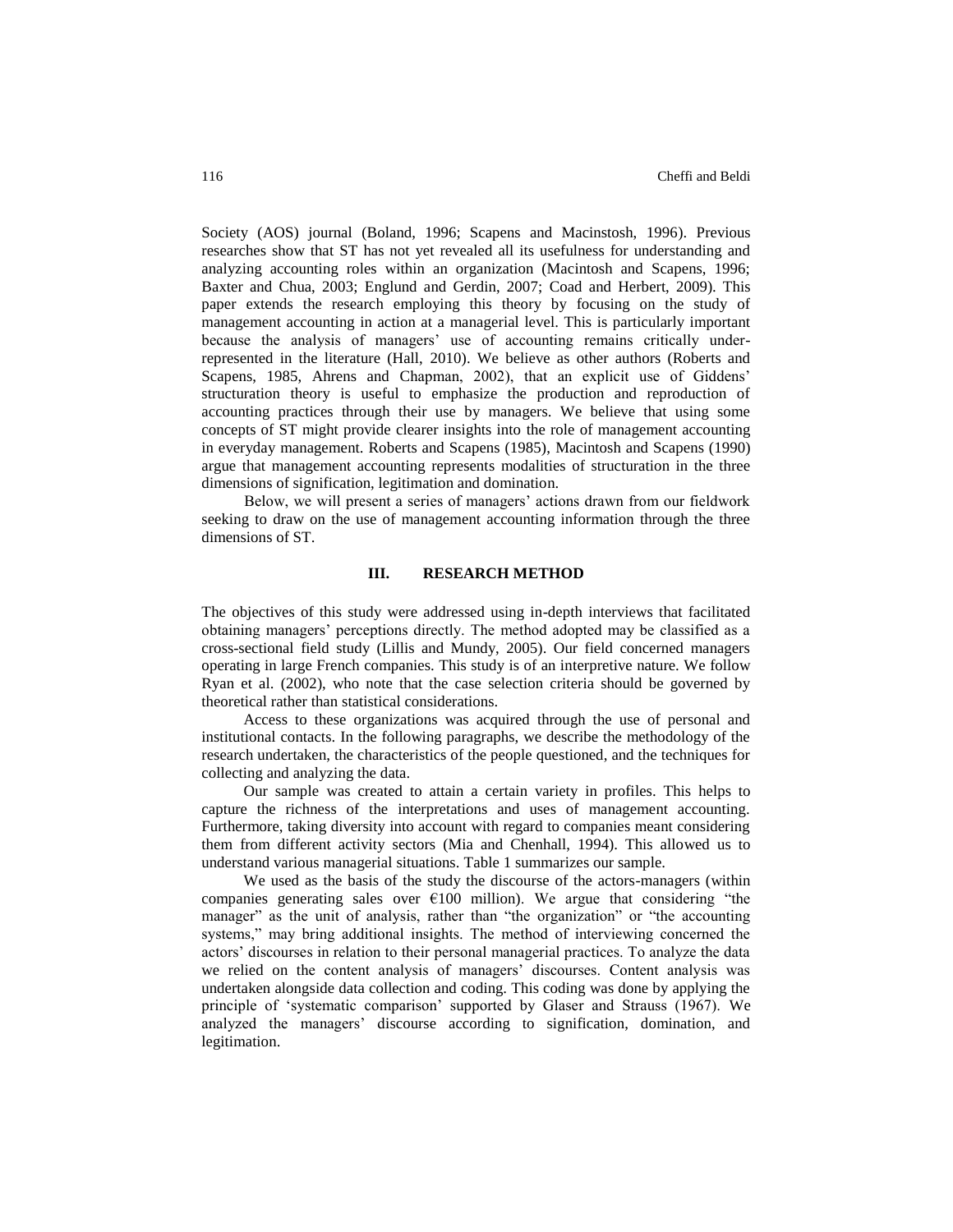| Table 1                      |                                                                     |                                                                             |  |  |  |  |
|------------------------------|---------------------------------------------------------------------|-----------------------------------------------------------------------------|--|--|--|--|
| List of interviewed managers |                                                                     |                                                                             |  |  |  |  |
| $N^{\circ}$<br>E1            | <b>Business sector</b><br><b>Environmental Industry</b>             | Function<br>Director for Development                                        |  |  |  |  |
|                              |                                                                     |                                                                             |  |  |  |  |
| E2                           | Automobile Components<br>Manufacturer, Transport<br>industry        | Director for European Operations                                            |  |  |  |  |
| E3                           | Cosmetics                                                           | <b>Sales Director</b>                                                       |  |  |  |  |
| E4                           | <b>Bank Insurance</b>                                               | Ex-Human Resources Director, Director for<br><b>International Relations</b> |  |  |  |  |
| E5                           | <b>Property Management</b>                                          | <b>CEO</b>                                                                  |  |  |  |  |
| E6                           | Telecoms                                                            | Ex-Director « Fixed Line Phone for General<br>Public $\ast$                 |  |  |  |  |
| E7                           | Automobile Industry                                                 | Director for Communication                                                  |  |  |  |  |
| E8                           | Telecoms                                                            | Group Resources Director (Director Resource)<br>Management)                 |  |  |  |  |
| E9                           | Chemical Industry                                                   | ex-Director African Operations, Communication<br>Director                   |  |  |  |  |
| E <sub>10</sub>              | Cosmetics                                                           | Commercial Director                                                         |  |  |  |  |
| E11                          | Telecoms                                                            | <b>Director Computing Department</b>                                        |  |  |  |  |
| E12                          | Food Industry                                                       | Human Resources Director                                                    |  |  |  |  |
| E13                          | <b>Automobile Components</b><br>Manufacturer, Transport<br>Industry | Director for French Operations, ex-Director for<br>Finance-Europe           |  |  |  |  |
| E14                          | <b>Electrical Construction and</b><br>Transport                     | Director for Investor Relations                                             |  |  |  |  |
| E <sub>15</sub>              | Automobile Industry                                                 | Director for Economic Intelligence                                          |  |  |  |  |
| E <sub>16</sub>              | Automobile Industry                                                 | Strategic Planning Director (Marketing and<br>Commercial)                   |  |  |  |  |
| E17                          | Transport and Logistics for<br>Companies-France                     | <b>CEO</b>                                                                  |  |  |  |  |
| E18                          | Automobile Industry                                                 | <b>Factory Director</b>                                                     |  |  |  |  |
| E <sub>19</sub>              | Entertainment                                                       | Commercial & Marketing Director                                             |  |  |  |  |
| E20                          | Automobile Equipment                                                | Supply Chain Director, Asia and Mercosur                                    |  |  |  |  |
| E21                          | Bank                                                                | <b>General Services Director</b>                                            |  |  |  |  |
| E22                          | Transport and Logistics for<br>Companies-France                     | <b>Marketing Director</b>                                                   |  |  |  |  |
| E23                          | Cargo-Fret                                                          | Director for Lines Management                                               |  |  |  |  |
| E24                          | Cargo-Fret                                                          | <b>Product Director</b>                                                     |  |  |  |  |
| E25                          | Manufacturing of Welders                                            | <b>Export Consumer Service Manager</b>                                      |  |  |  |  |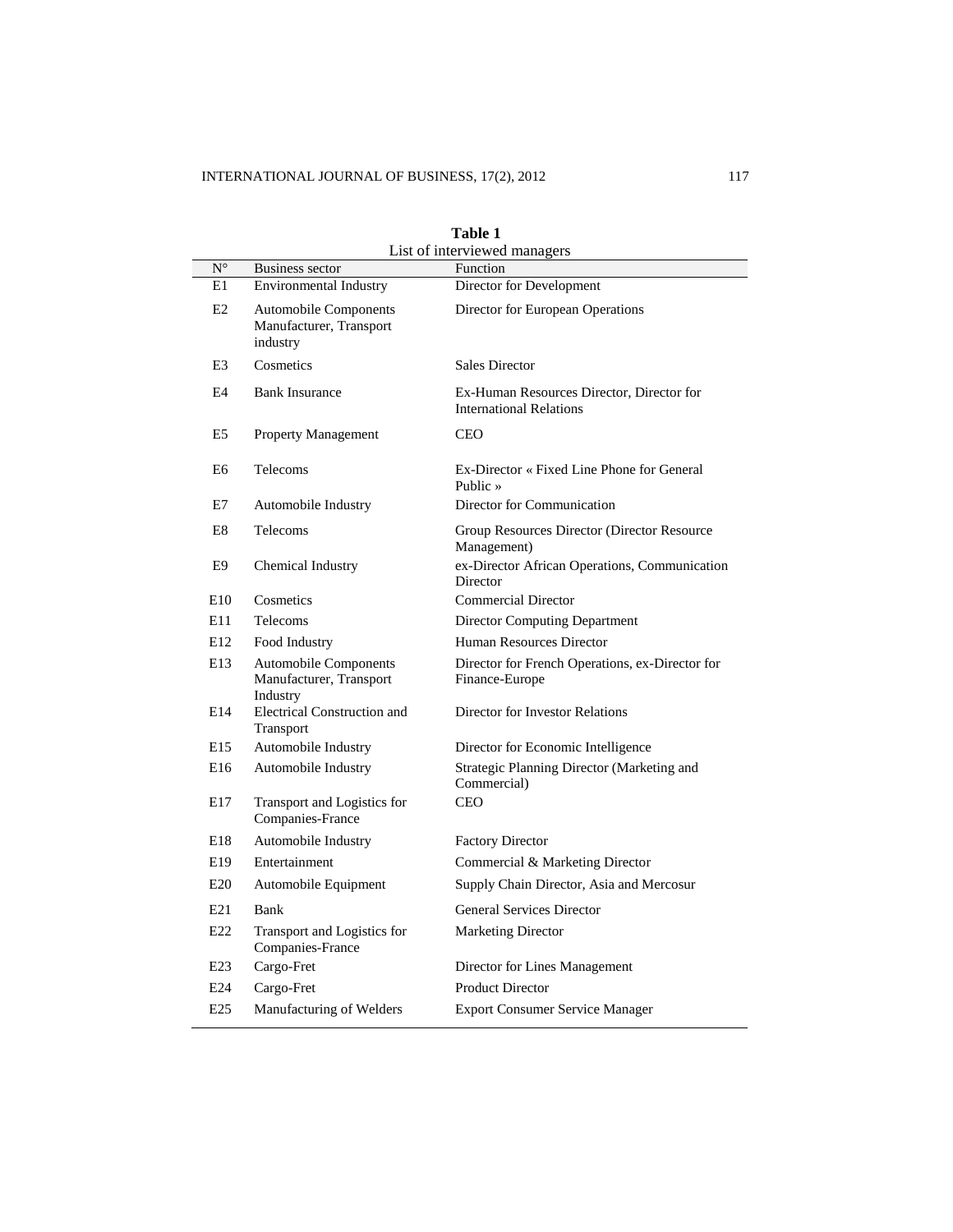## **IV. RESEARCH FINDINGS**

We interpret the managers' discourse according to signification, domination, and legitimation. We recognize that the ST mechanisms are obviously recursive. However, hereafter the separation has been made for analytical purposes.

# **A. Accounting is not an Integral Part of Manager's Representation of the Organizational Reality**

The strong pressure on middle managers to account for accounting indicators involves a mental emphasis on them. These actors, and especially top managers, are even implementing financial and accounting training for their co-workers, to facilitate the sharing of mental representations based on accounting indicators:

Management accounting information is made intelligible by the interpretive scheme of each individual (actor), according to his abilities and interests. The overall shared concern with regard to accounting is related to its (inability to give a fair representation of organizational reality: "a history of economic life," "a film which has already been shown," "a guarantee of reliability within the company'… It emerged from the analysis of the managers' discourses that several of them thought themselves unable of interpreting the accounting reports: "I am sure that I will never be an accounting person, as I cannot get the logic!" (E25, Export Consumer Service Manager). Indeed we disclose the severe 'self-inefficacy' (Bush, 1997) of managers regarding accounting. Such a cognitive inability contributes to the fact that managers consider accounting as merely "a simple parameter amongst several others.*"* (E8, Director of group resources). In this sense, managers have little belief in the decisional usefulness of accounting, and do not really perceive it as a positive help for action (McKinnon and Bruns, 1993; Sillince and Sykes, 1995).

The manager does not have the necessary self-assurance concerning his ability to understand and interpret accounting information. Thus, two types of managers who have such a passive attitude regarding the accounting system can be identified.

The first group of managers considers themselves not competent to interpret accounting. They choose to 'keep in the background' behind the technical device. In this case, the manager only agrees to carry out the directives that are translated into accounting language, without being able to understand them or to critique them.

The second category of managers consists of individuals who completely reject accounting; they rarely use it in their decision-making, as illustrated by the following:

"I know how to do everything […] except how to enter an accounting figure into the computer. Accounting is, after all, a field for specialists… (E5, CEO)."

The limited use that directors make of accounting also depends on what stems from the cognitive ineffectiveness of the accounting information (difficulty of accessibility, inadaptability to their needs, cost, and the time needed for effective production). This is mainly what decides them on the extent to which they will make use of such information.

The directors interviewed clearly think that accounting systems do not allow them to act and to represent their organizational reality, because they do not make it possible to identify the levers of action in a prospective manner. The operational directors (production and commercial) seem to agree on the failure of the management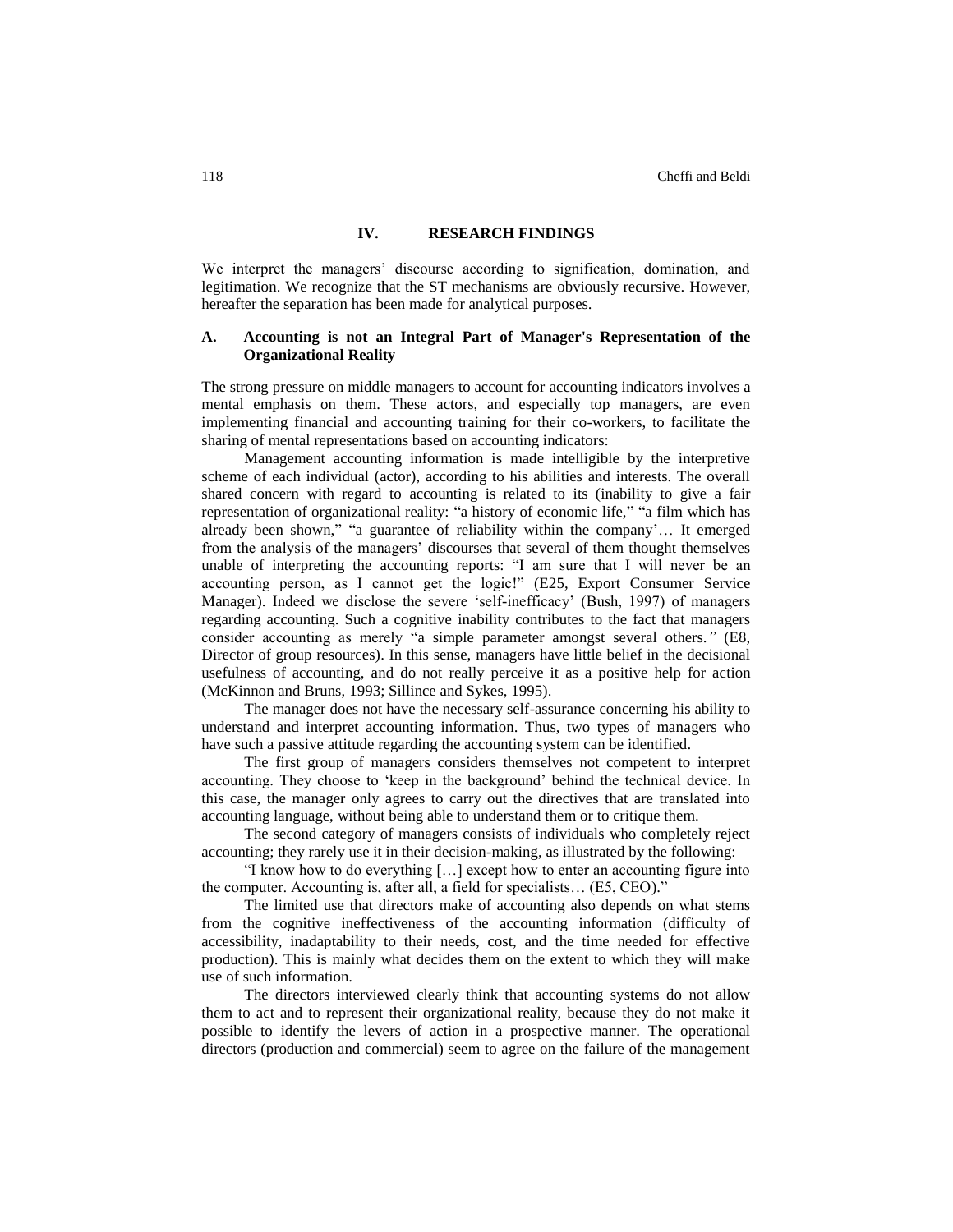accounting system and, in particular, that it focuses on the professional vision of accountants, not the operational one. They particularly evoke the local specificities of their activities, which are directed towards operational actions and the exploration of the market.

Interestingly, we can reveal that managers criticize the accountant much more than the technology/device. In addition, we note that the managers' knowledge of accounting (such as E2, E4, E5, E8, and E18) is the main determining factor in their representation of it, and the functions they attribute to it (Bush, 1997). Nevertheless, with the increase in complexity and uncertainty (cause and effect) of the decisional situation (Burchell et al., 1980; Mia and Chenhall, 1994), and paradoxically, above all in the case of major financial difficulties within the company, the relationship between accounting and managers' actions changes substantially. Accounting then becomes one of the main devices in the decision-making process, both before (making the action) and after (controlling the action). The worse the financial situation, the more accounting becomes the basis on which decisions are made.

### **B. A Large Use of Management Accounting as a Device for Domination**

Domination structures consist of the codes or templates for the relations and ordering of dependence and autonomy within a social institution. These structures are characterized by the 'dialectic of control.' Here social relations involve a systemic integration of autonomy and dependency. This is the case in which managers intend to maintain their relative autonomy vis-à-vis the board of directors and shareholders by means of information asymmetry. The latter are likely to intervene and put pressure on managers in the case of unsatisfactory performance. Such a situation can render managers more dependent, and subject to restricting/firing decisions. Therefore, accounting has close links with power relationships. It can even serve to mask an insecure economic reality to enable the CEO to remain in his position (E8, Director of Group Resources). Indeed, some interviewees openly mentioned the manipulation of accounting information by top managers. What was particularly salient is that one CEO interviewed mentioned such a manipulation by his predecessor (E5). We noted that, for some of the managers interviewed, smoothing over accounting information is a necessity, given the emotional uncertainties of the shareholders.

The policeman role played by accountants is perceived as fulfilled at the expense of managers' own responsibilities. The issue here is that the actors stress that the firm's value is created by operational managers, not by top directors. The former have authoritative resources as they have the required business expertise. The ambivalent relation pointed out is that the top directors will be rewarded in case of good performance, although the value creation is achieved by the middle levels.

Therefore, management accounting information is generally the basis for negotiations with the top directors, as illustrated by the following quotations:

"I feel in a strong position when I go and see the Executive Director with some accounting figures. This isn't the case when I go to see him with a good story". (E24, Product Director)

Indeed, middle managers are more interested in accounting when the issues concern negotiating an investment contract with the top management, or requesting a budget extension (E1, E8, and E22). This is also the case when it concerns explaining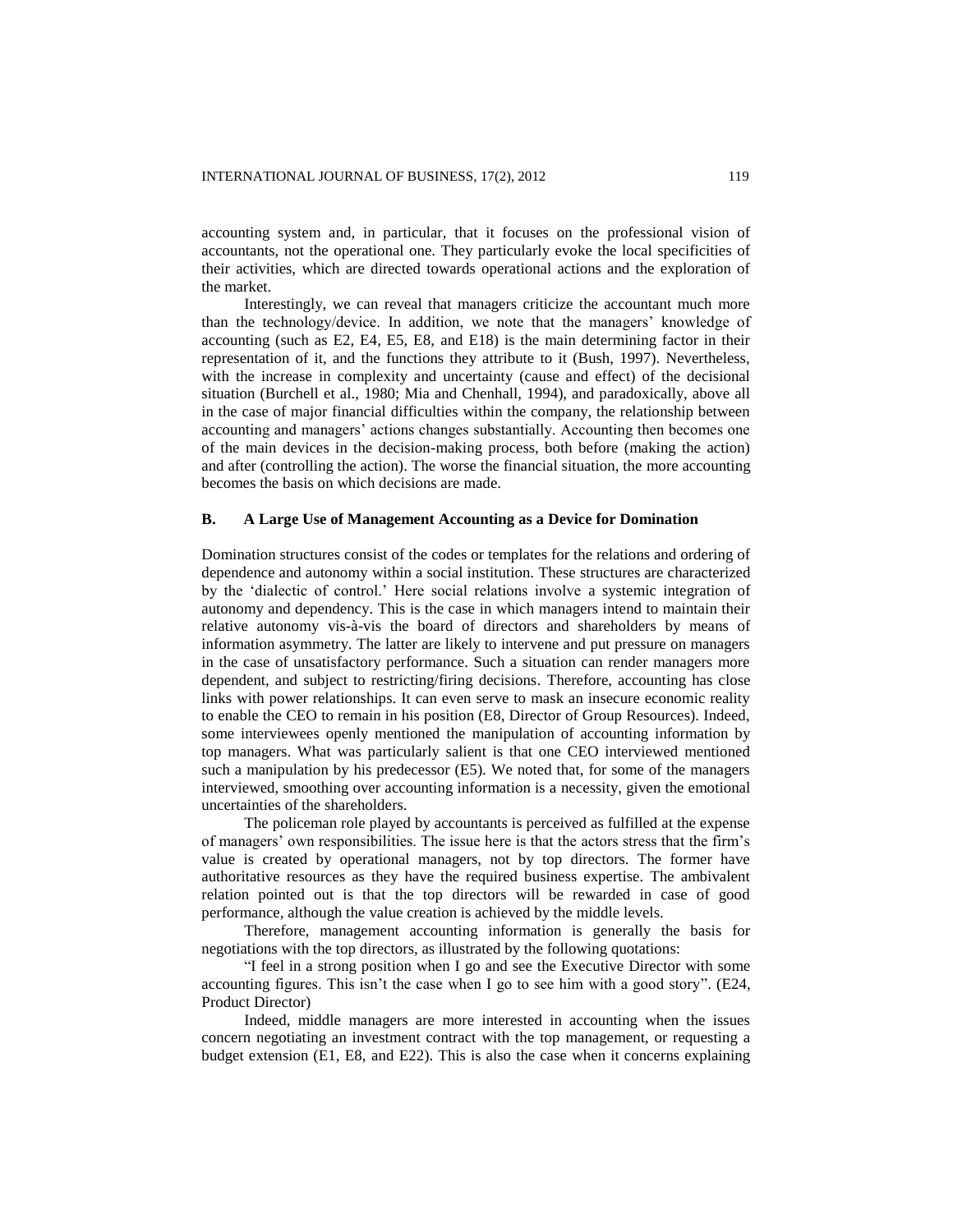achievements in relation to those budgeted for. One medium of this domination that is allowed by central management control is the predetermination of standard costs/prices. This is felt by the managers to be very frustrating. For instance, a Director of Commercial Strategy expressed his irritation about this matter in the following manner:

"I do not really appreciate the devices that are used in the group, we too often compare budgets, re-forecasts and the Plan; we compare our dreams with our expectations, our hopes. (E16, Strategic Managing Director)

# C. **Using MA to Legitimate Decision-making is Crucial for Managers**

The signification structure of any social order is intertwined with the legitimation structure that provides it with its moral underpinnings. The legitimation structures consist of legitimacy codes, normative rules, and moral obligations (Macintosh and Scapens, 1991). During actions and interactions, the agents rely on legitimation structures, which they consider through the normative rules of behavior. By doing so, they reproduce the current morality by the sanctions used to reward or punish other agents, according to the extent to which they conform to the codes of conduct.

The legitimation structures find their basis in the signification structure. In a strongly competitive context, showing the capacity to improve financial viability and achieve good economic performance seems to be the source of the legitimation structures for managerial actions. In our study, management accounting serves as an argument by which managers make their decisions credible (Mellemvik et al., 1988). Even more so, certain managers succeed in building and developing their managerial credibility, "thanks to showing empathy, transparency and looking for a common interest with the chief accountant." (E25)

The majority of managers interviewed pointed out the persuasive capability of MA. A CEO can earn the trust of the board of directors by regularly taking out the MA reports:

"The first year, when I was appointed in November, I planned five meetings of the board of directors, to show them the state of the company, because they weren't expecting it, and they believed that it had been turned around, whereas in fact that was not at all the case!" (E5)

With regard to other stakeholders, this same manager added the following:

"When the shareholders, the trade unions, ask you certain things that you consider to be unreasonable, you must use the accounting reports to show them that it isn't possible". (E5)

In the case of painful decisions, such as a personnel downsizing, MA helps to legitimize such decisions made by top management. Middle managers feel shocked, and regret that they cannot understand:

"Why the CEO decides to cut off the human resources while sales increase, and the related daily work is more intensive than ever due to the sales increase (of course), but also due to the additional documentation, internal controls, SOX, etc." (E25)

The manager needs to "measure the achievements in relation to the objectives" (E2, E5, E10, E17, E22). In this case, the management accounting system is used as a device to follow up and monitor how they diverge from the original forecasts. MA "makes it possible to keep one's feet on the ground, and then do business with the rest." (E10). MA, by providing information about the actions accomplished, allows the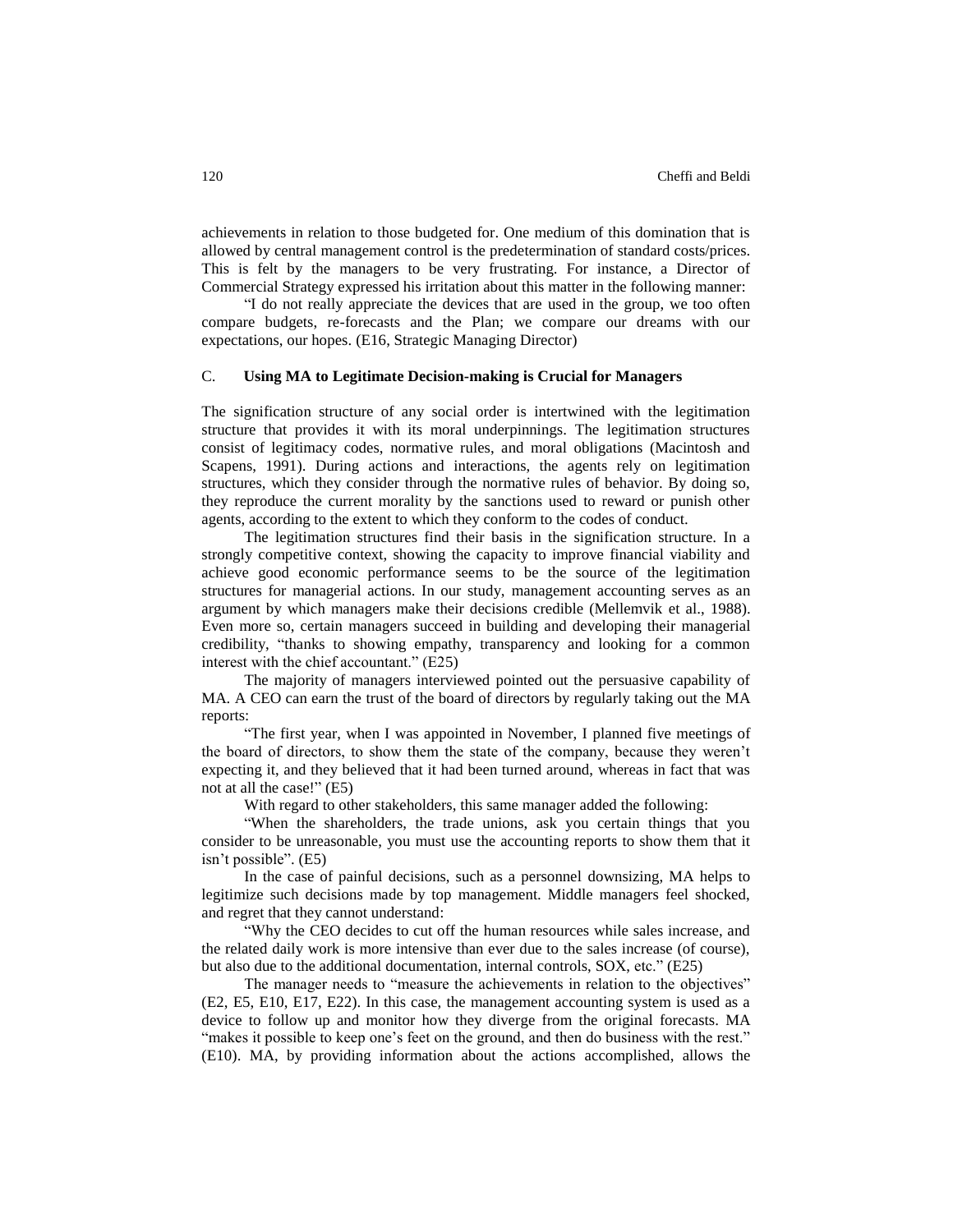organizational actors to feel responsible (Anthony, 1989). It is a device that upholds the justifications for granting rewards or sanctions with regard to the standards fixed internally (objectives) or externally (benchmarking, competition, activity sectors, etc.) (van Veen-Dirks, 2010). In this sense, the manager uses it to evaluate the performance of members of his team as well as the entity under his control (Merchant, 1998). MAI is 'firstly' "to know where the gains and losses are, which are the teams that make money and others that don't make money" (E5, CEO).

Often, managers must make a choice concerning the accounting indicators that are used to assess the performance of the individuals and the entities. As one manager claims, "I think that an indicator is quite interesting, but I would be quite careful. There are accounting indicators upon which your direct performance is evaluated. So you are made responsible for it… Yet, our brand image (non-accounting indicator) is, in a sense, more of a probing element: am I going in the right direction? This indicator (the opposite of accounting ones) helps to identify the problems" (E16).

Interestingly, managers are aware of the legitimating power of accounting indicators. Thus their choice of indicators is of great importance because it cannot easily be reversed.

Table 2 below presents the main results of our study. It explains how managers use management accounting through the three dimension of structuration theory.

|                   | Uses of management accounting by managers                             |
|-------------------|-----------------------------------------------------------------------|
| Structuration     | Managers' perceptions and use of MA                                   |
| theory dimensions |                                                                       |
| Signification     | Priority for budgeting, profitability and return on investment,       |
|                   | MA as a language for specialists                                      |
|                   | Difficulty in interpreting and using MAI                              |
|                   | MA is considered as more oriented to short-term goals                 |
|                   | MA as an information driver                                           |
|                   | MA fails to support decision making                                   |
|                   | Paradox of using accounting in case of major financial difficulties   |
| Legitimation      | Trust in figures                                                      |
|                   | Persuasive force of MAI                                               |
|                   | Communicate results of actions                                        |
|                   | External reporting to maintain shareholders' loyalty                  |
|                   | Legitimate less accepted decisions                                    |
|                   | Legitimate sanctions and rewards                                      |
| Domination        | MAI used to negotiate within shareholders and other stakeholders      |
|                   | MAI used to assess people and distribute resources within the company |
|                   | Reliance on management accounting performance measures                |
|                   | Allocation of financial and human resources                           |

**Table 2**

# **V. DISCUSSION**

Previous studies using ST (Macintosh and Scapens, 1990; Macintosh and Scapens 1991; Conrad 2005; Gurd 2008) concentrated mainly on organizational change using company case studies (University of Wisconsin, GM, British Gas, Electricity Trust of South Australia, respectively). Each of these organizations was going through a period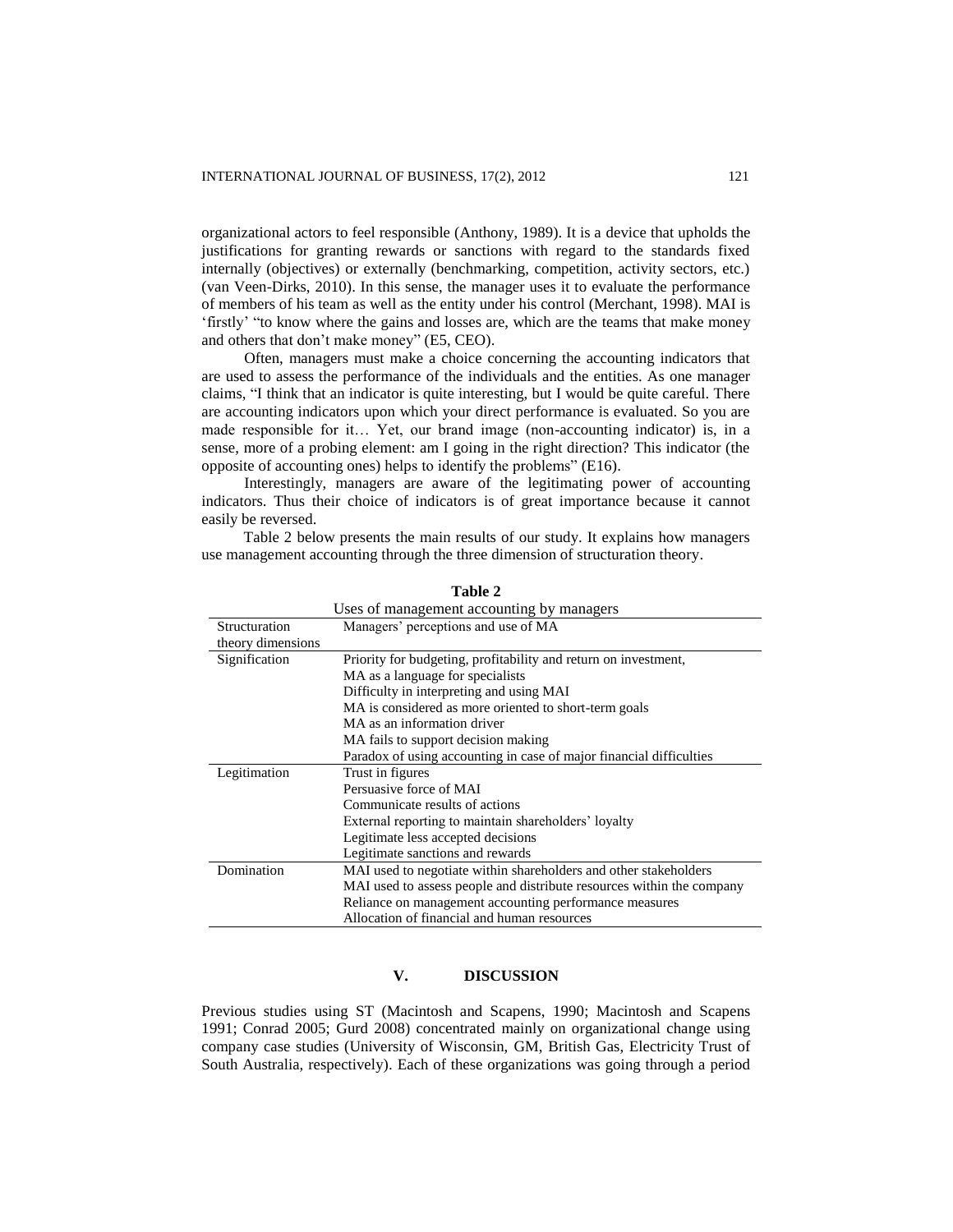of organizational change, and accounting was implicated in their change of structures (Gurd, 2008). For our study, we concentrated on the use of accounting at a managerial level, and its enactment by managers who were non-specialists in accounting. Our objective was to represent the use of the management accounting information in a more general context than the specific context of organizational change alone. We recall that little research has deployed this theory to analyze the interpretation and use of accounting at the level of individual managers. Above all, this question is critically under-considered in the literature, regardless of the theoretical framework (Pierce and O'Dea, 2003; Hall, 2010).

The findings highlight the importance of the role played by the MA as a resource for domination, and for providing legitimation, with regard to managers' responsibilities and actions. Further, our study reveals that whilst the use of MAI for decision making is limited, it becomes an important device in the case of major financial difficulties within a company.

It appears that managers perceive management accounting as a means of enhancing their power, and influencing organizational members' behavior. Thanks to the authoritative and allocative resources offered by accounting, it is used as an important source for evaluating the performance of individuals and entities. In this way, and conforming to the research in "Reliance on Accounting Performance Measures," it appears that managers consider accounting a means of influencing internal behavior (Sprinkle, 2003). It is an instrument that makes it possible to involve a certain number of people, and to make them agree with the manager's vision. This is expected to result in the realization of 'common' objectives. This confirms that ST is particularly appropriate for examining how control systems influence behavioral rules (Macintosh and Scapens, 1991). The social relations associated with the use of MAI by managers involve a systemic integration of autonomy and dependency (Macintosh, 1995). This is related to the position of the manager as a pivot between his subordinates and the stakeholders of the entity under his control.

MA, interpreted according to Giddens' structuration theory, can be assumed to be a social structure. It is both structuring and structured through the managers' actions. MA can be used in different ways by managers belonging to a variety of companies, although they all have similar positions. This can be explained by the fact that management accounting systems are the modalities of action structuration (Macintosh and Scapens, 1990; Englund and Gerdin, 2008), and by the degree to which managers can be considered "knowledgeable actors" regarding accounting. This is consistent with the conclusion of Scapens (2006), who mentioned (1) that the management accounting techniques used in practice are often not the 'ideal' ones, as might be expected practice is never perfect—and (2) the knowledge and backgrounds of key individuals can affect their use of management accounting in practice. MA is used in a variable and sometimes contradictory way by managers. This can be explained by the ability of the managers (knowledgeable actors) to interpret and use MAI in a flexible manner. This fundamental concept in structuration theory is based on the idea that all human agents have the ability to affect the action. They have the knowledge to manage their actions. The study of managers who are non-specialists in accounting reveals the importance of considering the competencies of accounting users, in order to better understand its issues in use. A lack of technical skills in assimilating accounting methods and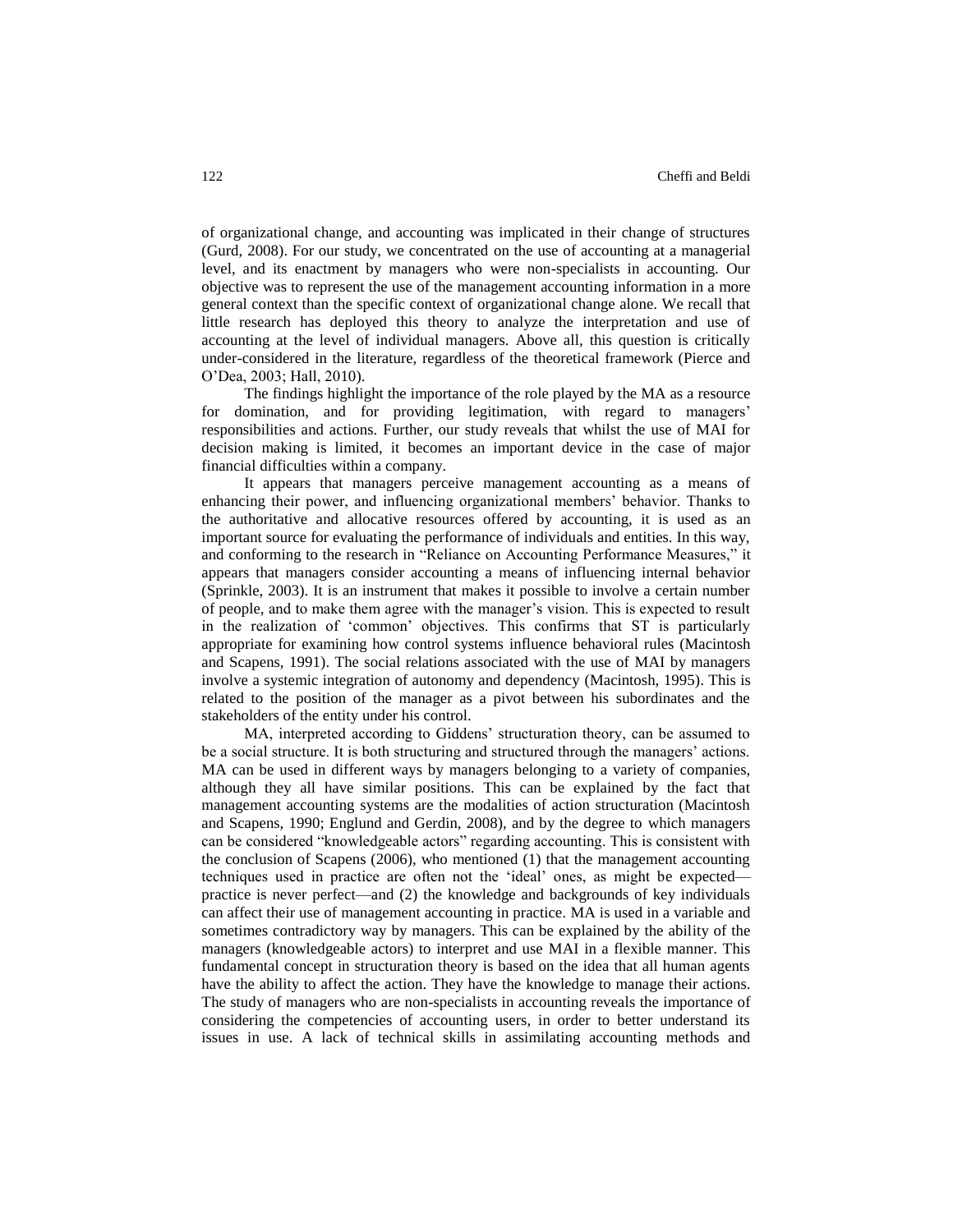conventions, as well as a feeling of self-inefficacy with regard to accounting, favor managers' tendency to make decisions without really making use of the MA.

### **VI. CONSLUSION**

This paper offers a structuration analysis of the use of management accounting by managers without accounting expertise. Admitting the possibilities of conflict, the paradox in using MA and the contradictions in the managers' discourses structuration theory contributes to explain behavior patterns that do not seem to conform to the technical-economic and rational approach to accounting. These managers, whether operational or functional, when faced with external pressure (investors, suppliers) or internal pressure (unions, employees, and top management), tend to benefit, in one sense or another, from the potential advantage of the use of MA. The analysis of the managers' discourses shows that MA is used to justify or interpret an action and to enhance managers' power. Seeking coherence with regard to these three dimensions of ST makes possible a better understanding of the reasons for managers' actions.

Our study presents an attempt to look at MA as a managerial practice. It is a response to the recommendations of Goddard (2004). Structuration theory has made it possible to discover and bring together the practices of managers, when using MA, with their own perceptions of accounting as a social structure that can be interpreted according to the three dimensions of ST. In this respect, this theory clarifies the process by which users interpret and use management accounting. How the competencies and the objectives of users are analyzed in relation to MAI represents an important line of research for the development of the norms, tools, and methods originating from accounting and that can be fully used by managers.

This paper points out that the significations that managers have, involve a gap of incomprehension and distancing vis-à-vis accountants. Our study seriously challenges the decision aid for managers that accounting is assumed to provide. Hence management accountants can increase their organizational usefulness by moving away from a mainly technical validity toward an organizational one. In addition, by showing the focus of managers on the relational roles (signification, legitimation and domination) of accounting, this study calls for better awareness and training of accountants, in order to assist managers in fully playing their roles. Academics may wish to further integrate the relational aspects of accounting use into the discipline's curriculum.

## **ENDNOTE**

1. A manager is an organizational player who has responsibility for an organization, or for one of the entities within it. He has also been given formal authority.

# **REFERENCES**

Abernethy, M.A., and P. Brownell, 1999, "The Role of Budgets in Organizations Facing Strategic Change: an Exploratory Study," *Accounting, Organizations and Society*; 24, 3:189–204.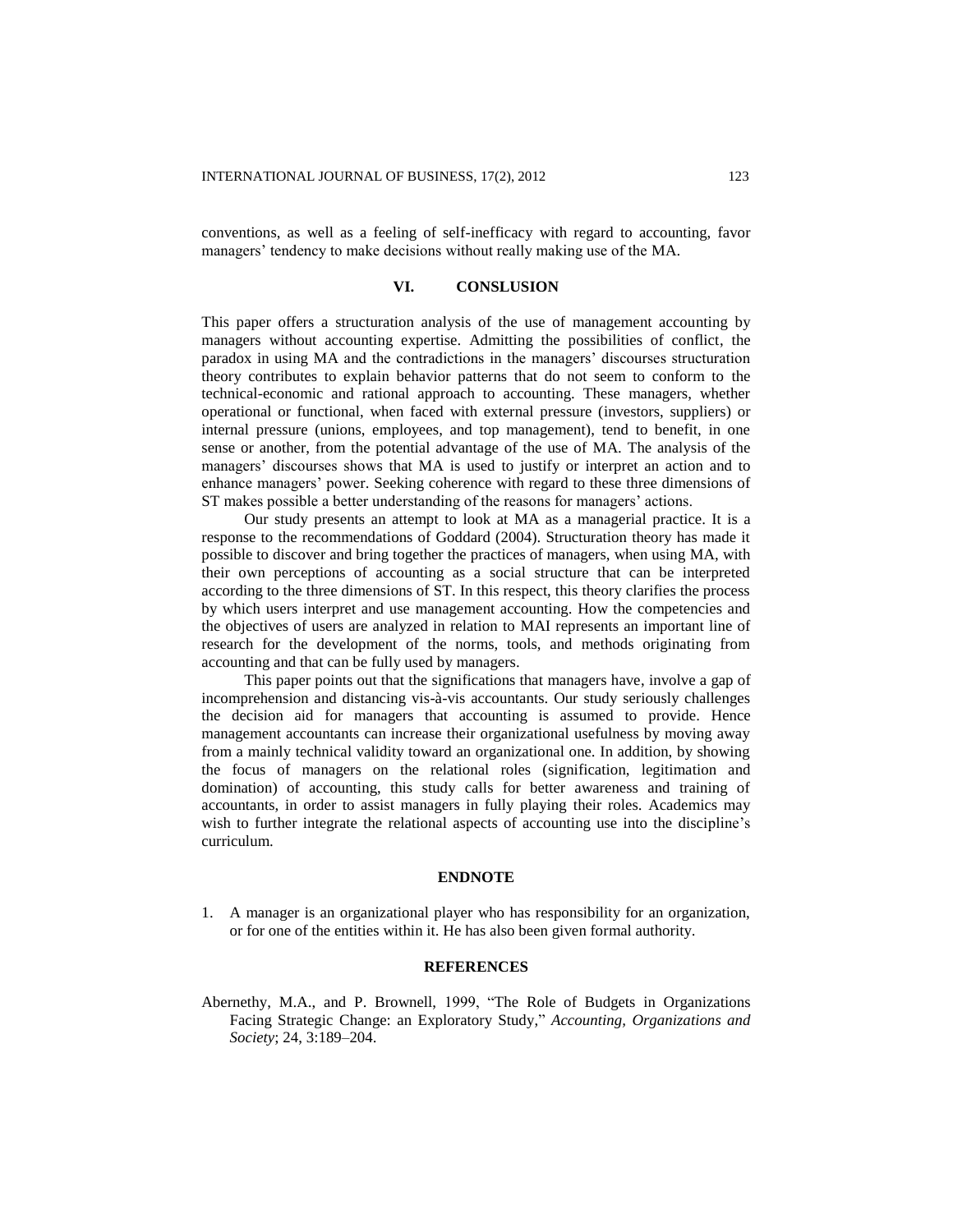- Ahrens T., C.S. Chapman, 2002, "The Structuration of Legitimate Performance Measures and Management: Day- to- Day Contests of Accountability in a U.K. Restaurant Chain," *Management Accounting Research*, 13:151–71.
- Anthony, R.N., 1988, *The Management Control Function*. Boston: The Harvard
- Business School Press.
- Anthony, R.N., 1989, "Reminiscences about Management Accounting," *Journal of Management Accounting Research*; 1–20.
- Baxter, J., and W.F. Chua, 2003, "Alternative Management Accounting Research: Whence and Whither," *Accounting, Organizations and Society*; 28:97–126.
- Boland, R.J., Jr., 1993, "Accounting and the Interpretative Act," *Accounting, Organizations and Society*, 18(2/3): 125–46.
- Boland, R.J., 1996, "Why Shared Meanings have no Place in Structuration Theory: A Reply to Scapens and Macintosh," *Accounting, Organizations and Society*, 21(7/8), 691–7.
- Burchell, S, C., Clubb, A. Hopwood, J., Hughes and J. Nahapiet, 1980, "The Roles of Accounting in Organizations and Society," *Accounting, Organizations and Society,*  5(1):5–27.
- Busch, T, 1997, "Management Accounting and Cognition", *Scandinavian Journal of Management*, 13(1):39–49.
- Coad, A.F., and I.P. Herbert 2009, "Back to the Future: New Potential for Structuration Theory in Management Accounting Research?" *Management Accounting Research*, 20(3):177–92.
- Conrad, L., 2005, "A Structuration Analysis of Accounting Systems and Systems of Accountability in the Privatized Gas Industry," *Critical Perspectives on Accounting*, 16:1–26.
- Dent, J.F. 1991, "Accounting and Organizational Cultures: A Field Study of the Emergence of a New Organizational Reality," *Accounting, Organizations and Society,* 16(8):705–32.
- Englund, H., and J. Gerdin, 2008, "Structuration theory and mediating concepts: Pitfalls and implications for management accounting research". *Critical Perspectives on Accounting,* 19, 1122–34.
- Giddens, A., 1984*, The Constitution of Society.* Cambridge: Polity Press*.*
- Glaser, B.G., and A.L. Strauss, 1967, *The Discovery of Grounded Theory: Strategies for Qualitative Research*, New York; Aldine.
- Goddard, A., 2004, "Budgetary Practices and Accounting Habitus: A Grounded theory," *Accounting, Auditing & Accountability Journal,* 17,543–577.
- Gurd, B., 2008, "Structuration and Middle-range Theory: a Case Study of Accounting during Organizational Change from Different Theoretical Perspectives," *Critical Perspectives on Accounting,* 19:523–543.
- Hall, M., 2010, "Accounting Information and Managerial Work," *Accounting, Organization and Society,* 35(3), 301–315.
- Lillis, A.M., and J. Mundy, 2005, "Cross-Sectional Field Studies in Management Accounting Research - Closing the Gaps between Surveys and Case Studies," Journal of Management Accounting Research, 17,119–141.
- Macintosh, N.B., and R.W. Scapens, 1990, "Structuration Theory in Management Accounting," *Accounting, Organizations and Society,* 15(5):455–477.